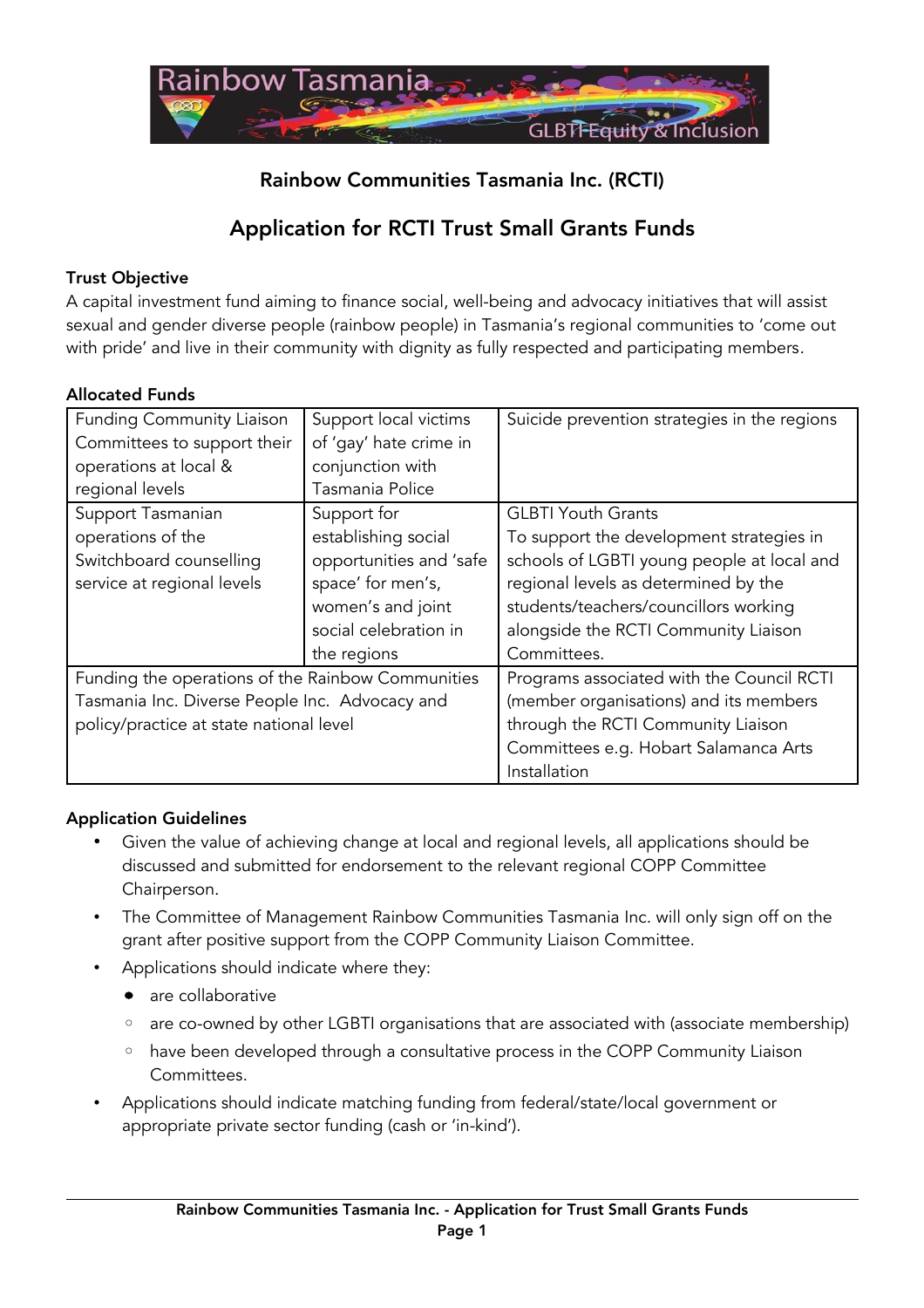- Applications will be looked at more favourably if applicant organisations have assisted collaboratively in RCTI Trust fundraising efforts.
- Applications can be developed from more than one area of allocated funding, e.g. Gay & Lesbian Switchboard allocation may have a natural connection with suicide & self-harm allocated funds at the local level.
- Generally funds will not be provided to infrastructure or administrative costs for single organisations.
- Any application will require that the sponsorship of the RCTI Trust will be acknowledged in any correspondence or promotional material. The RCTI Trust logo must be recognisable on any structure or equipment purchased through the RCTI Trust Grants.

## Funding Conditions

Funding is subject to acceptance by organisations of a Letter of Offer. Funding must be used for the purposes outlined in the application. Any changes to the purpose of funding must be requested in writing to the RCTI Trust.

## Contact - Julian Punch

Phone: (03) 6239 6606 Mobile: 0429 396 605 Email: [jpunch@tassie.net.au](mailto:jpunch@tassie.net.au)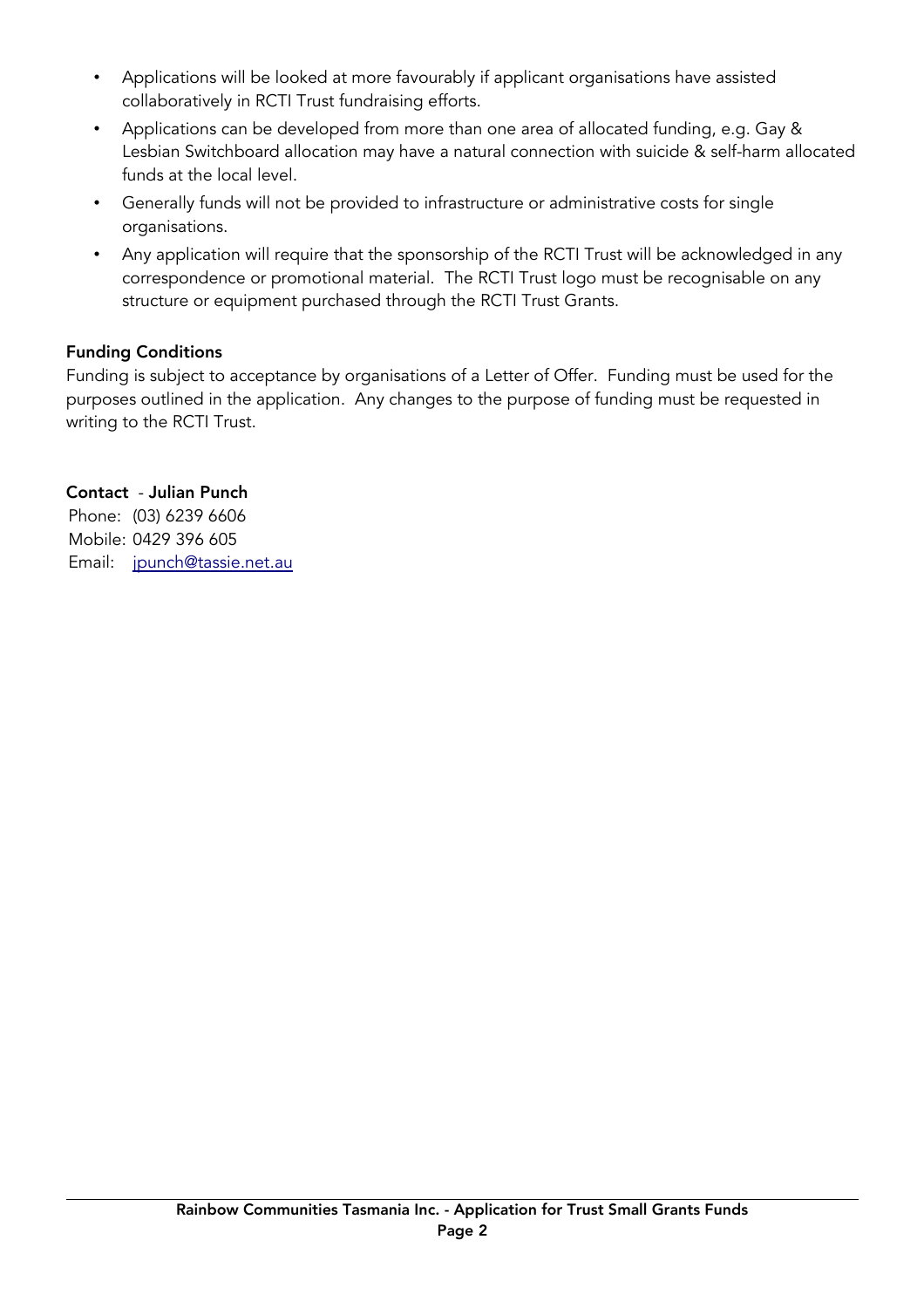# APPLICATION FORM Rainbow Communities Inc. – Trust Small Grants Funds

## Organisation/Group/s Making the Submission:

Contact Officer/s:

#### Contact Details:

| Phone:  |  |
|---------|--|
| Mobile: |  |
| Email:  |  |

### Organisation Address:

## Purpose For Which the Grant is Intended: (please attach separate sheet if not enough room)

### Intended Outcomes:

| ,我们也不能在这里的时候,我们也不能在这里的时候,我们也不能在这里的时候,我们也不能会在这里的时候,我们也不能会在这里的时候,我们也不能会在这里的时候,我们也不能 |  |  |
|-----------------------------------------------------------------------------------|--|--|
|                                                                                   |  |  |
|                                                                                   |  |  |
|                                                                                   |  |  |
| ,我们也不会有什么?""我们的人,我们也不会不会不会。""我们的人,我们也不会不会不会不会。""我们的人,我们也不会不会不会不会。""我们的人,我们也不会不会不  |  |  |
|                                                                                   |  |  |
|                                                                                   |  |  |
|                                                                                   |  |  |
|                                                                                   |  |  |
|                                                                                   |  |  |
|                                                                                   |  |  |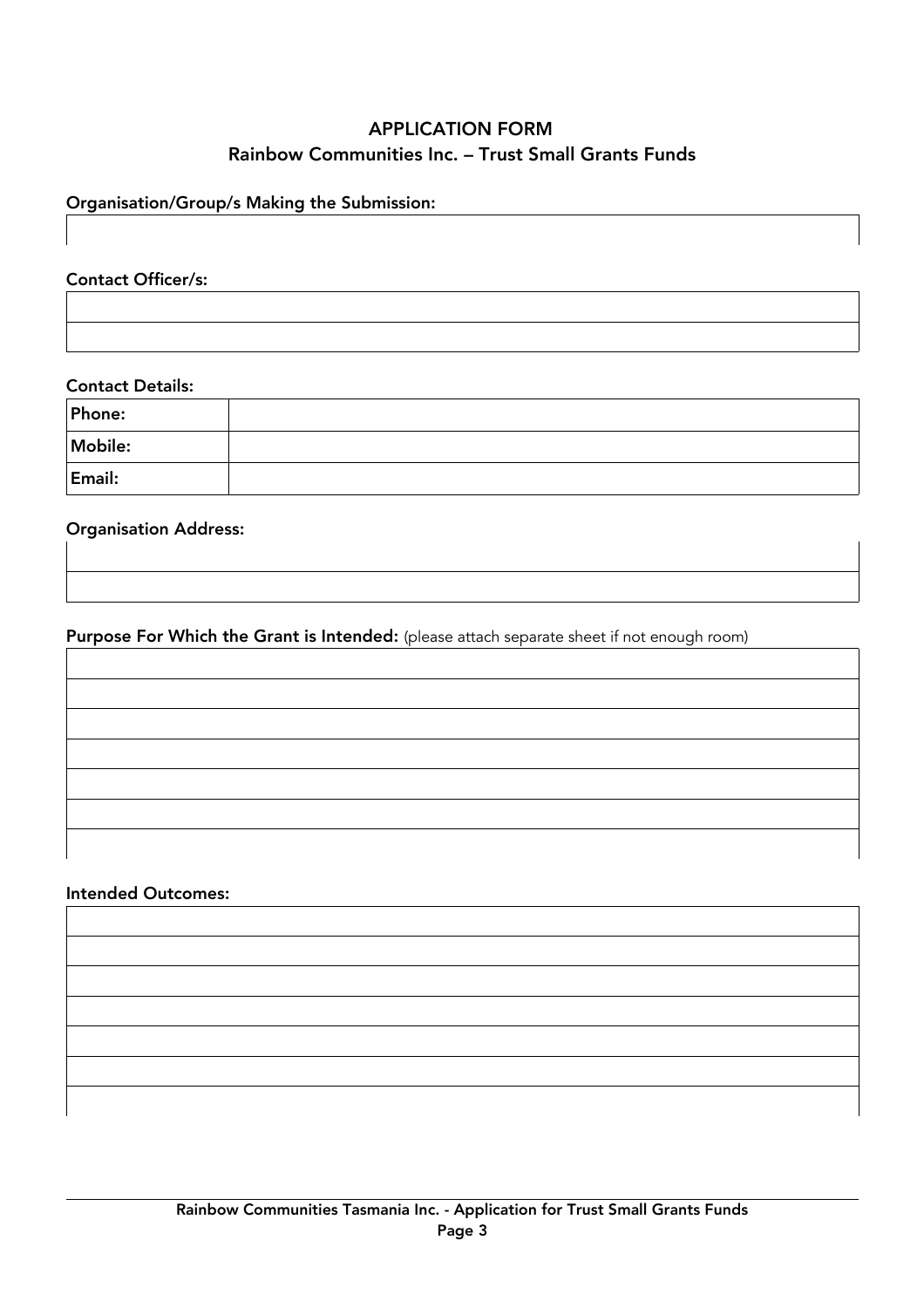| <b>Budget Details</b> | \$ Amount Requested |
|-----------------------|---------------------|
|                       |                     |
|                       |                     |
|                       |                     |
|                       |                     |
|                       |                     |
|                       |                     |
| Total                 | \$0.00              |

| Contributions/Co-sponsors | \$ Amount |
|---------------------------|-----------|
|                           |           |
|                           |           |
|                           |           |
| <b>Total</b>              | .00       |

How and with whom has your committee consulted on the objectives of your proposed application?

## Statistics Validation/Anecdotal Evidence for Project

## Endorsed by LGBTI Organisations (Details)